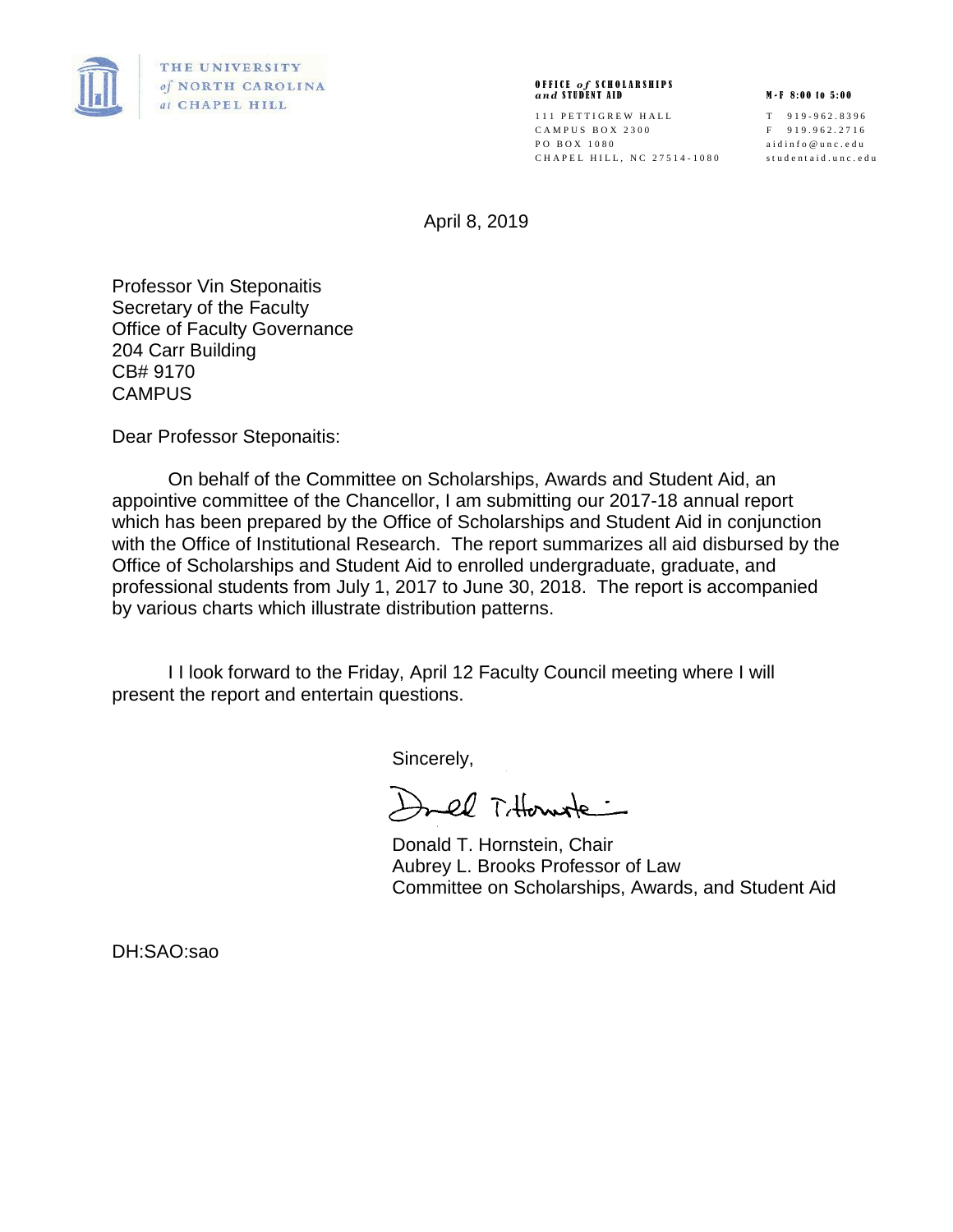|                                                        | <b>Number of</b><br><b>Awards</b> | <b>Amount of</b><br><b>Awards</b> |
|--------------------------------------------------------|-----------------------------------|-----------------------------------|
| <b>AWARDS FROM UNIVERSITY CONTROLLED SOURCES</b>       |                                   |                                   |
| <b>Scholarships/Awards</b>                             |                                   |                                   |
| <b>University Funds</b>                                |                                   |                                   |
|                                                        |                                   |                                   |
| <b>Johnston Award Programs Total (Need-Based)</b>      | 148                               | \$1,588,745                       |
| <b>Other Distinguished Scholarships (Need-Based)</b>   | 82                                | \$877,978                         |
| <b>Whitehead Scholarships (Need-Based)</b>             | 114                               | \$280,000                         |
| Academic Undergraduate Scholarships (Non-Need-Based)   | 1,159                             | \$7,628,958                       |
| <b>College Fellows Awards</b>                          | 43                                | \$134,500                         |
| Joseph T. Pogue Scholarship                            | 45                                | \$508,590                         |
| Carolina Scholars Awards                               | 112                               | \$1,364,669                       |
| Robertson Scholars Program                             | 68                                | \$1,651,930                       |
| Herbert W. Jackson Scholarships                        | $\overline{7}$                    | \$35,000                          |
| <b>Other Academic Scholarships</b>                     | 814                               | \$3,809,774                       |
| ??? Uncategorized ???                                  | 70                                | \$124,495                         |
| <b>General Undergraduate Scholarships (Need-Based)</b> | 3,248                             | \$28,473,740                      |
| <b>Minority Presence Scholarships</b>                  | 43                                | \$123,440                         |
| North Carolina Scholarships                            | 87                                | \$589,669                         |
| <b>University Trademark Scholarships</b>               | 215                               | \$2,715,102                       |
| <b>Employee-Dependent Scholarships</b>                 | 6                                 | \$37,500                          |
| <b>Other General Scholarships</b>                      | 2,897                             | \$25,008,029                      |
| <b>Restricted Scholarships (Non-Need-Based)</b>        | 270                               | \$878,197                         |
| Music                                                  | 15                                | \$32,500                          |
| <b>Study Abroad</b>                                    | 23                                | \$68,715                          |
| <b>Other General Scholarships</b>                      | 207                               | \$635,381                         |
| ??? Uncategorized ???                                  | 25                                | \$141,601                         |
| Dept Undergrad Scholarships (Primarily Non-Need-Based) | 440                               | \$1,422,233                       |
| Apples Program                                         | $\overline{2}$                    | \$1,000                           |
| Art                                                    | 10                                | \$13,650                          |
| <b>Business Administration</b>                         | 165                               | \$359,670                         |
| Chemistry                                              | 1                                 | \$4,800                           |
| <b>Computer Science</b>                                | 1                                 | \$7,000                           |
| Drama                                                  | 35                                | \$34,000                          |
| Education                                              | 7                                 | \$137,619                         |
| English                                                | 4                                 | \$104,738                         |
| History                                                | 6                                 | \$21,100                          |
| Music                                                  | 82                                | \$372,950                         |
| Nursing                                                | 18                                | \$53,220                          |

| Speech                                               | 1     | \$1,800      |
|------------------------------------------------------|-------|--------------|
| Study Abroad                                         | 108   | \$310,686    |
| <b>Graduate and Professional School Scholarships</b> | 3,934 | \$25,977,784 |
| <b>Allied Health</b>                                 |       | \$14,000     |
| <b>Business</b>                                      | 1,876 | \$11,413,247 |
| Dentistry                                            | 10    | \$5,300      |
| Law                                                  | 619   | \$6,201,365  |
| Medicine                                             | 845   | \$6,792,377  |
| Minority Presence Graduate Scholarships              | 23    | \$30,600     |
|                                                      |       |              |

## **2017-18 SCHOLARSHIP AND FINANCIAL AID AWARDS (as of 09/28/18) OFFICE OF SCHOLARSHIPS AND STUDENT AID The University of North Carolina at Chapel Hill**

*This report is a summary of all aid reported to or distributed by the Office of Scholarships and Student Aid to enrolled undergraduate, graduate, and professional students from July 1, 2017 to June 30, 2018.*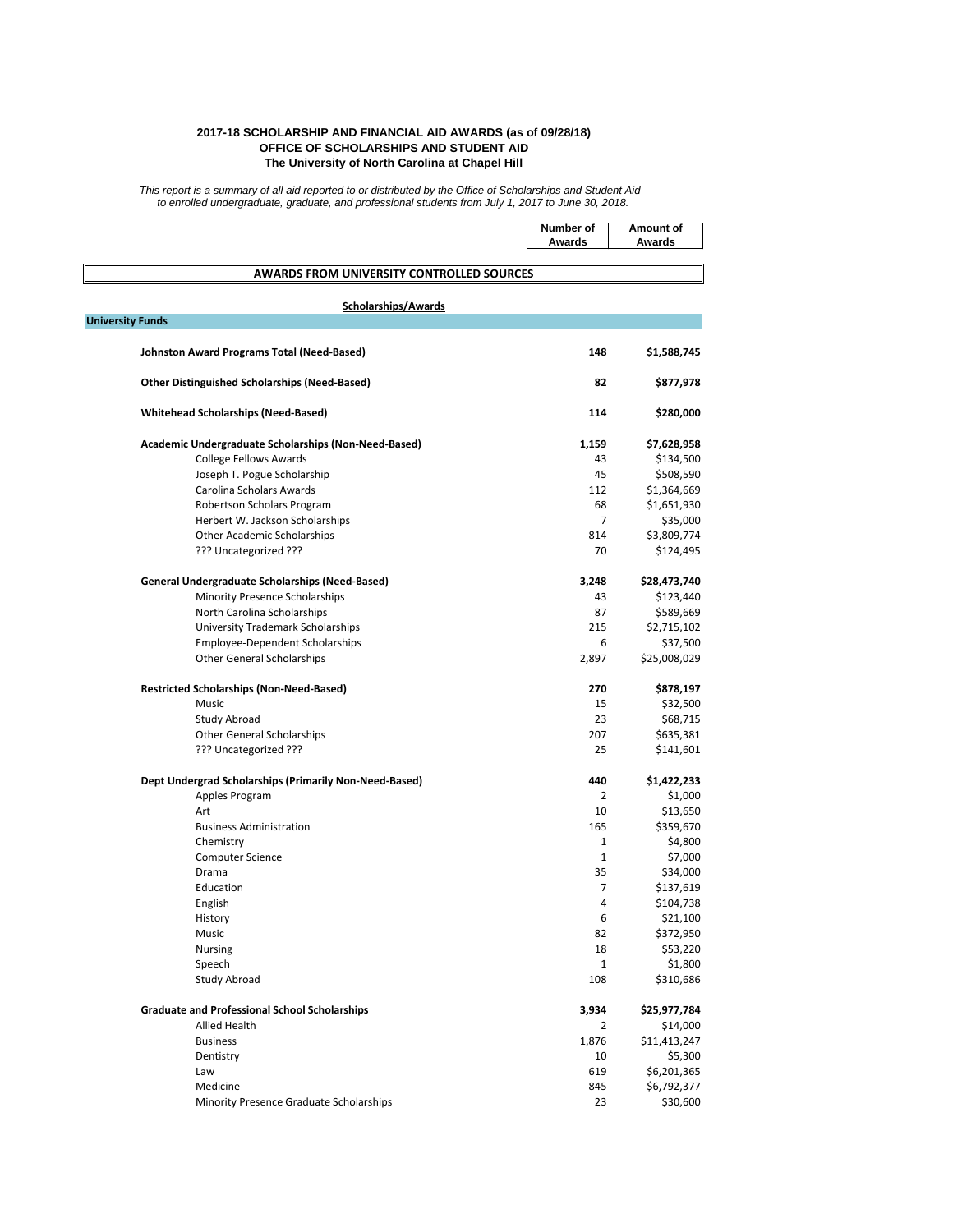## **2017-18 SCHOLARSHIP AND FINANCIAL AID AWARDS (as of 09/28/18) OFFICE OF SCHOLARSHIPS AND STUDENT AID The University of North Carolina at Chapel Hill**

*This report is a summary of all aid reported to or distributed by the Office of Scholarships and Student Aid to enrolled undergraduate, graduate, and professional students from July 1, 2017 to June 30, 2018.*

|                                           | <b>Number of</b> | Amount of     |
|-------------------------------------------|------------------|---------------|
|                                           | <b>Awards</b>    | <b>Awards</b> |
| Pharmacy                                  | 530              | \$1,055,129   |
| <b>Public Health</b>                      | 1                | \$7,500       |
| Social Work                               | $\mathbf{1}$     | \$1,500       |
| Graduate Scholarship/Grant                | 25               | \$450,766     |
| ??? Uncategorized ???                     | 2                | \$6,000       |
| <b>Graduate/Professional Awards Total</b> | 5,421            | \$25,033,306  |
| Law                                       | $\mathbf{1}$     | \$3,944       |
| <b>Departmental Awards</b>                | 2,331            | \$7,609,232   |
| Graduate Scholarship/Grant                | 3,089            | \$17,420,130  |
| <b>Tuition/Remission/Waivers</b>          | 4,977            | \$45,035,009  |
| <b>Instate Tuition Awards</b>             | 3,418            | \$24,801,013  |
| <b>Employee Tuition/Fee Waiver</b>        | 75               | \$529,257     |
| <b>Graduate Tuition Remission</b>         | 1,484            | \$19,704,739  |
| <b>Total Scholarships/Awards</b>          | 19,793           | \$137,195,950 |
| Grants                                    |                  |               |
| <b>University Funds</b>                   | 9,270            | \$81,570,767  |
| <b>Native American Grants</b>             | 248              | \$1,868,623   |
| <b>Tuition Enhancement Grants</b>         | 4,911            | \$62,522,574  |
| Athletic Grant-In-Aid                     | 4,111            | \$17,179,570  |
| <b>State Funds</b>                        | 3,575            | \$11,342,868  |
| <b>UNC Need-based Scholarships</b>        | 3,549            | \$11,181,853  |
| <b>State General Fund Grant</b>           | 26               | \$161,015     |
| <b>Federal Funds</b>                      | 6,108            | \$21,155,502  |
| <b>Pell Grants</b>                        | 5,535            | \$20,337,903  |
| <b>Supplemental Grants</b>                | 573              | \$817,599     |
| <b>Total Grants</b>                       | 18,953           | \$114,069,137 |

| <b>Federal Work-Study (Need-Based)</b> | 2.429 | \$4,259,431 |
|----------------------------------------|-------|-------------|
|                                        |       |             |
| <b>Total Work-Study</b>                | 2.429 | \$4,259,431 |

| <b>University Funds</b>                 | 1.308 | \$3,191,843 |
|-----------------------------------------|-------|-------------|
|                                         |       |             |
| <b>Federal Funds</b>                    | 533   | \$1,787,112 |
| Perkins Loans (Need-Based)              | 320   | \$882,219   |
| <b>Health Professions Student Loans</b> | 213   | \$904,893   |

| <b>TOTAL AWARDS FROM UNIVERSITY CONTROLLED SOURCES</b> | 43,016 | \$260,503,474 |
|--------------------------------------------------------|--------|---------------|
|                                                        |        |               |
| <b>Total Loans</b>                                     | 1,841  | \$4,978,955   |
| Pharmacy                                               | 100    | \$119,102     |
| <b>Nursing</b>                                         | 11     | \$182,474     |
| Dentistry                                              | 102    | \$603,317     |

**Work-Study**

**Loans**